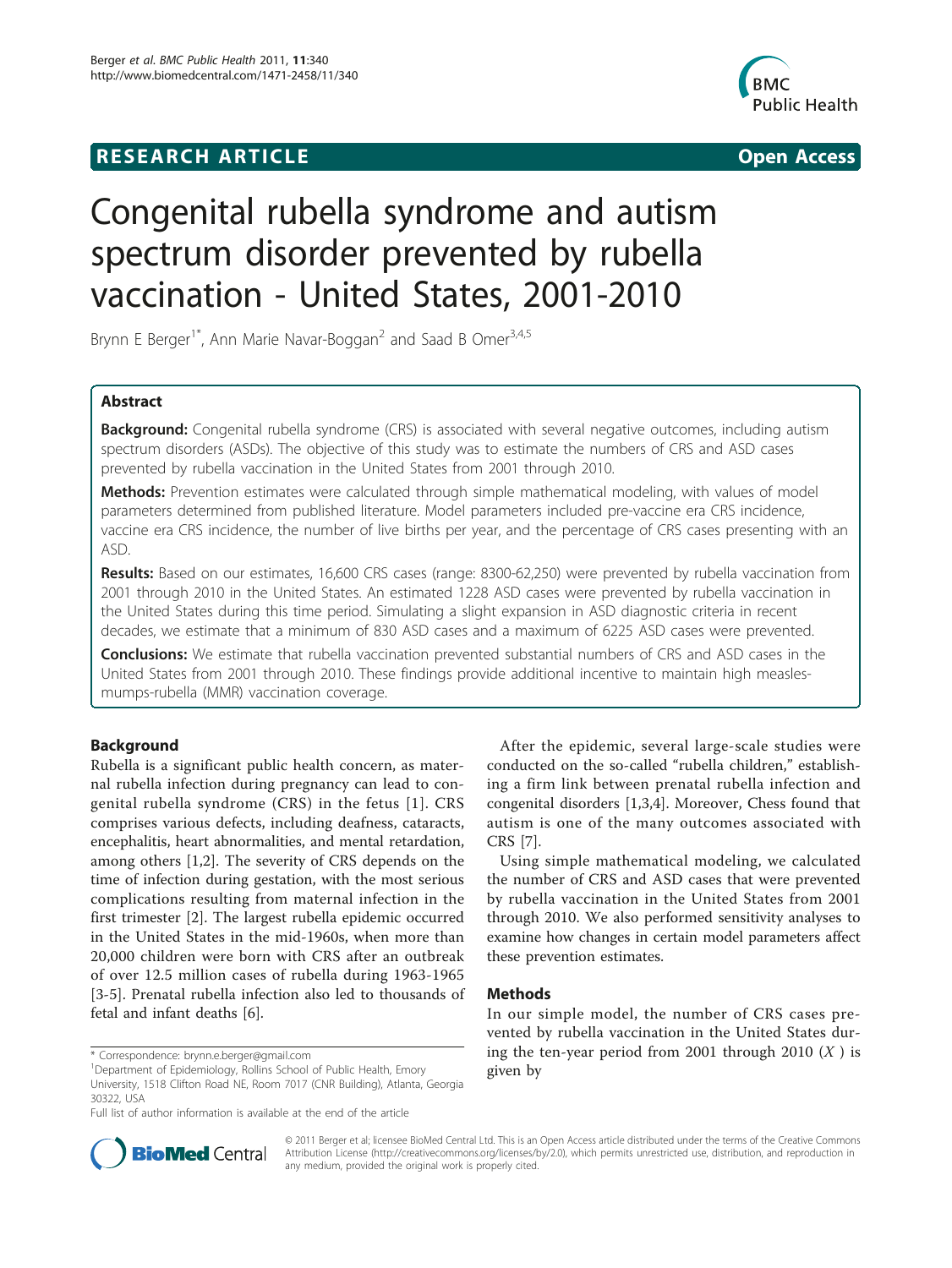<span id="page-1-0"></span>
$$
X = (\beta - \alpha)\gamma * 10,\tag{1}
$$

and the corresponding number of prevented ASD cases  $(Y)$  is given by

$$
Y = X * \delta,\tag{2}
$$

where  $\alpha$  and  $\beta$  are vaccine era and pre-vaccine era CRS incidence in the US, respectively, and  $\gamma$  is average number of live births per year. The percentage of CRS cases presenting with an ASD is denoted by  $\delta$ . This model was chosen as a parsimonious representation of the relationship between a reduction in CRS incidence resulting from rubella vaccination and the incidence of ASD.

Table 1 defines the parameters used to calculate the numbers of CRS and ASD cases prevented by rubella vaccination in the United States from 2001 through 2010. The estimate of vaccine era CRS annual incidence  $(\alpha)$  was obtained by averaging CRS incidence in the United States from 2001 to 2008 (most recent data) [\[8](#page-4-0)]. The number of live births was obtained from National Vital Statistics Reports [[9,10](#page-4-0)]. Data on the number of live births per year  $(\gamma)$  were averaged over 2001-2009 (most recent data) and rounded to the nearest thousand. Average values were used for vaccine era CRS incidence and the number of live births because the annual values changed very little over the respective time periods of interest. Although vaccine era CRS incidence and live birth data were only available through 2008 and 2009, respectively, it was assumed that these data would remain relatively constant through 2010.

Explicit data on pre-vaccine era CRS incidence in the US are limited. The estimate of CRS incidence  $(\beta)$  and lower and upper limits of this parameter were taken from a study by Stray-Pedersen [[11](#page-4-0)], which modeled pre-vaccine era CRS incidence in Norway. In general, the values of pre-vaccine era CRS incidence reported by Stray-Pedersen are supported by research from other countries, although individual estimates of CRS incidence vary. Compared to the Norway study, CRS surveillance in Jamaica returned the same overall estimate of CRS incidence (4.0 cases per 10,000 births) [[12](#page-4-0)]. A slightly higher estimate of approximately 5 CRS cases per 10,000 live births was reported from mathematical modeling of pre-vaccine era CRS incidence in Australia [[13\]](#page-4-0). Mathematical modeling by Cutts and Vynnycky [[14](#page-4-0)] yielded overall estimates of CRS incidence in the range of 17 cases per 10,000 live births in some developing regions. These estimates had very wide ranges [[14](#page-4-0)], however, and other studies have only reported such high incidence rates during outbreaks [[15](#page-4-0)]. Therefore, taking a conservative approach, we chose to use the value reported from Norway and Jamaica. The Norway and Jamaica studies also obtained the same estimate of endemic CRS incidence (2.0 cases per 10,000 live births) [[11,12](#page-4-0)]. This value is similar to the estimated 0.81 to 1.27 CRS cases per 10,000 live births derived from a retrospective review of medical records in Morocco [[16](#page-4-0)] and to the estimated 1 case per 10,000 live births obtained from active surveillance in Yangon, Myanmar [[17\]](#page-4-0). In addition, a review by Cutts, et al. [[15\]](#page-4-0), summarized estimates of epidemic CRS incidence from several countries, ranging from 6 CRS cases per 10,000 live births in Trinidad and Tobago to 22 cases per 10,000 live births in Panama. Within this range fell the Stray-Pedersen estimate of 15 CRS cases per 10,000 live births [[11\]](#page-4-0), and we included this value in our calculations.

The percentage of CRS cases presenting with an ASD  $(\delta)$  was obtained from the Chess study of 243 preschool children with CRS [[7\]](#page-4-0). In the Chess study, eighteen children had either the "full" syndrome (meeting all diagnostic criteria) or "partial" syndrome (meeting some but not all diagnostic criteria) of autism, for a total prevalence of 7.4% [[7\]](#page-4-0). Autism diagnosis was based on Kanner's original description of the disorder, published in 1943 [\[7](#page-4-0)]. According to Chess, Kanner's classical criteria for autism included "extreme autistic aloneness," language abnormalities, stereotypic relations to the environment, and a lack of affective human contact [[7](#page-4-0)]. In our model, the value of 7.4% was set as the overall estimate of the percentage of CRS cases presenting with an ASD, and lower and upper limits were set at 3.0% and 10.0%, respectively. These limits are designed to be conservative, considering that 1) quantitative data on the

Table 1 Model parameters, estimates, and lower and upper limits

| Parameter | <b>Definition</b>                                                         | Lower Limit              | Estimate  | <b>Upper Limit</b>       |
|-----------|---------------------------------------------------------------------------|--------------------------|-----------|--------------------------|
| $\alpha$  | Vaccine era CRS incidence (cases per 10,000 live births) <sup>a, b</sup>  | $\overline{\phantom{a}}$ | 0.00      | -                        |
|           | Pre-vaccine era CRS incidence (cases per 10,000 live births) <sup>c</sup> |                          | 4.0       |                          |
| $\gamma$  | Live births per year (rounded to the nearest 1000) <sup>b, d</sup>        | $\overline{\phantom{a}}$ | 4.150.000 | $\overline{\phantom{a}}$ |
|           | Percentage of CRS cases presenting with an ASD                            | 3.0%                     | 7.4%      | 10.0%                    |

All data are from the United States unless otherwise specified in Methods.

<sup>a</sup> Averaged over 2001-2008.

b Parameter was not varied in sensitivity analyses (no lower and upper limit given).

 $c$  Lower limit, upper limit, and estimate correspond to endemic, epidemic, and overall CRS incidence, respectively.

<sup>d</sup> Averaged over 2001-2009.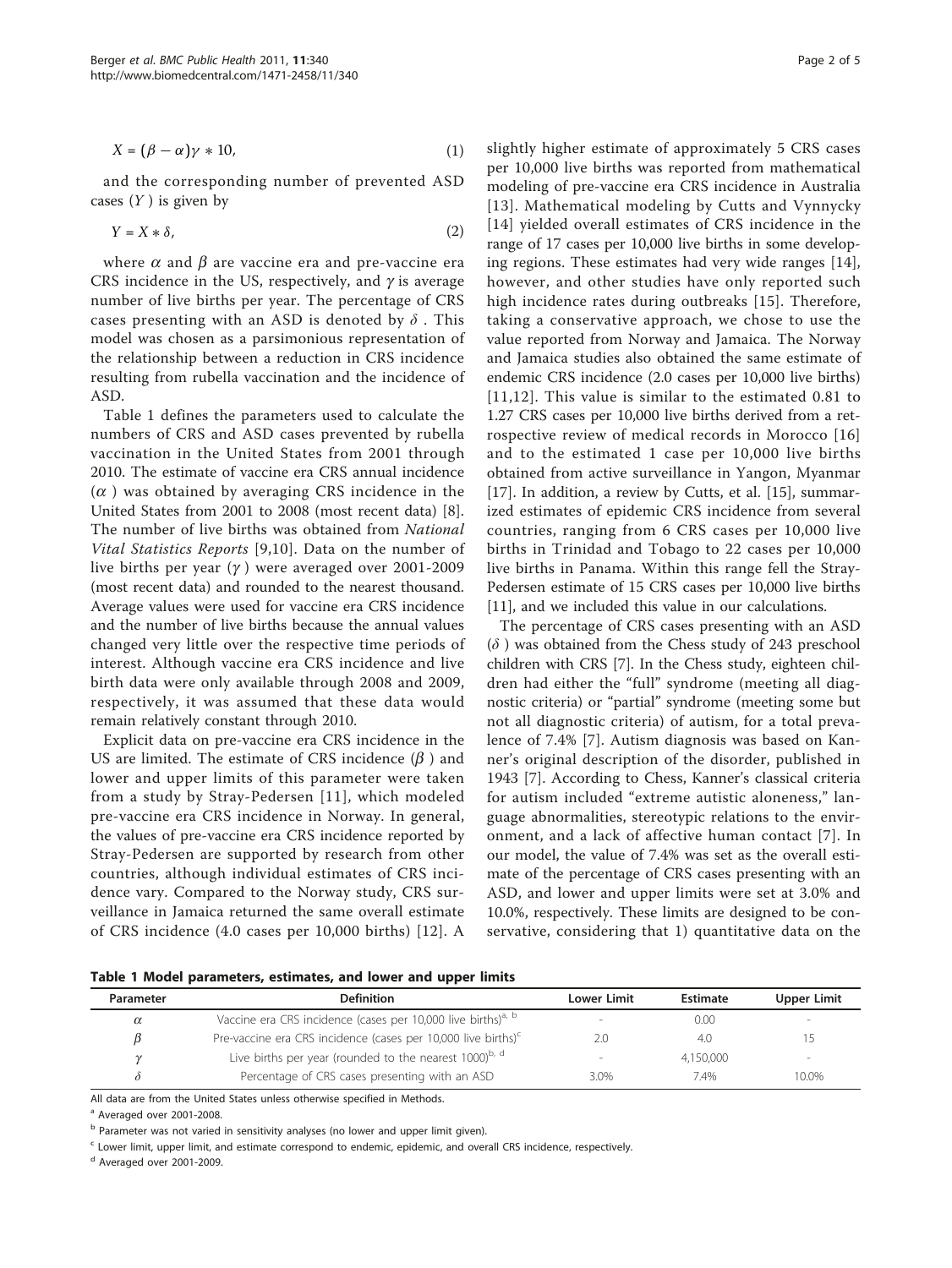CRS-ASD association are limited and 2) current ASD diagnostic criteria are broader and more inclusive than Kanner's classical criteria [\[18](#page-4-0)-[20](#page-4-0)].

The estimates in Table [1](#page-1-0) were used to calculate the numbers of CRS and ASD cases prevented by rubella vaccination from 2001 through 2010. A one-way sensitivity analysis of the number of CRS cases prevented was performed by varying pre-vaccine era CRS incidence. It is somewhat unreasonable to extend an "endemic" or "epidemic" estimate over a ten-year period because rubella epidemics typically occur every six to ten years in an unvaccinated population [[21\]](#page-4-0). Nevertheless, we decided to employ the endemic estimate to represent the "most conservative scenario," in which CRS incidence remains low in spite of a lack of rubella vaccination. In contrast, extension of the epidemic estimate represents the "least conservative scenario," in which rubella transmission is sustained at high levels in an unvaccinated population. A two-way sensitivity analysis of the number of ASD cases prevented was performed by simultaneously varying pre-vaccine era CRS incidence and the percentage of CRS cases presenting with an ASD.

## Results

Using equations 1 and 2 and the parameter estimates given in Table [1](#page-1-0) rubella vaccination prevented an estimated 16,600 CRS cases and 1228 CRS-associated ASD cases in the United States from 2001 through 2010. By changing pre-vaccine era CRS incidence from 2.0 cases per 10,000 live births (most conservative scenario) to 15 cases per 10,000 live births (least conservative scenario), the estimated number of CRS cases prevented ranged from 8300 to 62,250 (Table 2). Corresponding ASD prevention estimates ranged from 614 to 4607 cases (Table 3). Varying the percentage of CRS cases presenting with an ASD caused considerable, though less dramatic, changes in ASD prevention estimates. When the percentage of CRS cases presenting with an ASD was altered from the lower limit of 3.0% to the upper limit of 10.0%, an estimated 498 and 1660 ASD cases were prevented, respectively (Table 3).

|  | Table 2 One-way sensitivity analysis of the number of |  |  |  |
|--|-------------------------------------------------------|--|--|--|
|  | CRS cases prevented by rubella vaccination, 2001-2010 |  |  |  |

| Pre-Vaccine Era CRS Incidence             | <b>Number of CRS Cases</b><br>Prevented |
|-------------------------------------------|-----------------------------------------|
| Endemic (2.0 cases/10,000 live<br>births) | 8300                                    |
| Overall (4.0 cases/10,000 live births)    | 16.600                                  |
| Epidemic (15 cases/10,000 live<br>births) | 62.250                                  |

Pre-vaccine era CRS incidence was varied to give estimates of the number of CRS cases prevented under various rubella transmission scenarios.

| Table 3 Two-way sensitivity analysis of the number of |  |
|-------------------------------------------------------|--|
| ASD cases prevented by rubella vaccination, 2001-2010 |  |

| <b>Pre-Vaccine Era CRS</b><br>Incidence | Percentage of CRS Cases<br>Presenting with an ASD |                 |                |  |
|-----------------------------------------|---------------------------------------------------|-----------------|----------------|--|
|                                         | Lower<br>Limit                                    | <b>Estimate</b> | Upper<br>Limit |  |
| Endemic                                 | 249                                               | 614             | 830            |  |
| Overall                                 | 498                                               | 1228            | 1660           |  |
| Epidemic                                | 1868                                              | 460.            | 6225           |  |

Pre-vaccine era CRS incidence and the percentage of CRS cases presenting with an ASD were varied simultaneously to give estimates of the numbers of CRS-associated ASD cases prevented.

Combining variations in pre-vaccine era CRS incidence and the percentage of CRS cases presenting with an ASD, an estimated minimum of 249 ASD cases and an estimated maximum of 6225 ASD cases were prevented by rubella vaccination from 2001 through 2010 (Table 3). Due to the expansion of ASD diagnostic criteria over time, using the upper limit of the percentage of CRS cases presenting with an ASD may more accurately reflect cases of ASD prevented using current diagnostic criteria. Employing the upper limit of the percentage of CRS cases presenting with an ASD, an estimated 1660 ASD cases (range: 830 to 6225 cases) were prevented by rubella vaccination from 2001 through 2010.

## **Discussion**

By preventing CRS, rubella vaccination has prevented hundreds, and perhaps thousands, of ASD cases from 2001 through 2010 in the US. These results demonstrate that the CRS-ASD association is not trivial, though the prevented cases represent only a small fraction of current ASD prevalence.

This study relies on estimates from Chess's evaluation of children with CRS. Fombonne, et al., published on the link between autism and other medical disorders in 1997 [[22\]](#page-4-0). The investigators found the rate of CRS among autistic children to be 0.6%, but the association between autism and CRS was not significant. However, given the low overall prevalence of CRS in the population, the relatively small sample size (174 children with autism) would not have been sufficient to detect an association [\[22](#page-4-0)]. In addition, the controls selected by Fombonne and colleagues were children with other "medical and developmental problems" and "intellectual deficits," conditions which are also associated with CRS [[1,2,](#page-3-0)[22\]](#page-4-0). The findings of Fombonne and colleagues cannot be directly compared to Chess's estimates because Fombonne's study examined the relationship between CRS and autism following implementation of rubella vaccination.

According to Castillo-Solórzano, et al. [[23\]](#page-4-0), "In the United States the lifetime cost of treating a patient with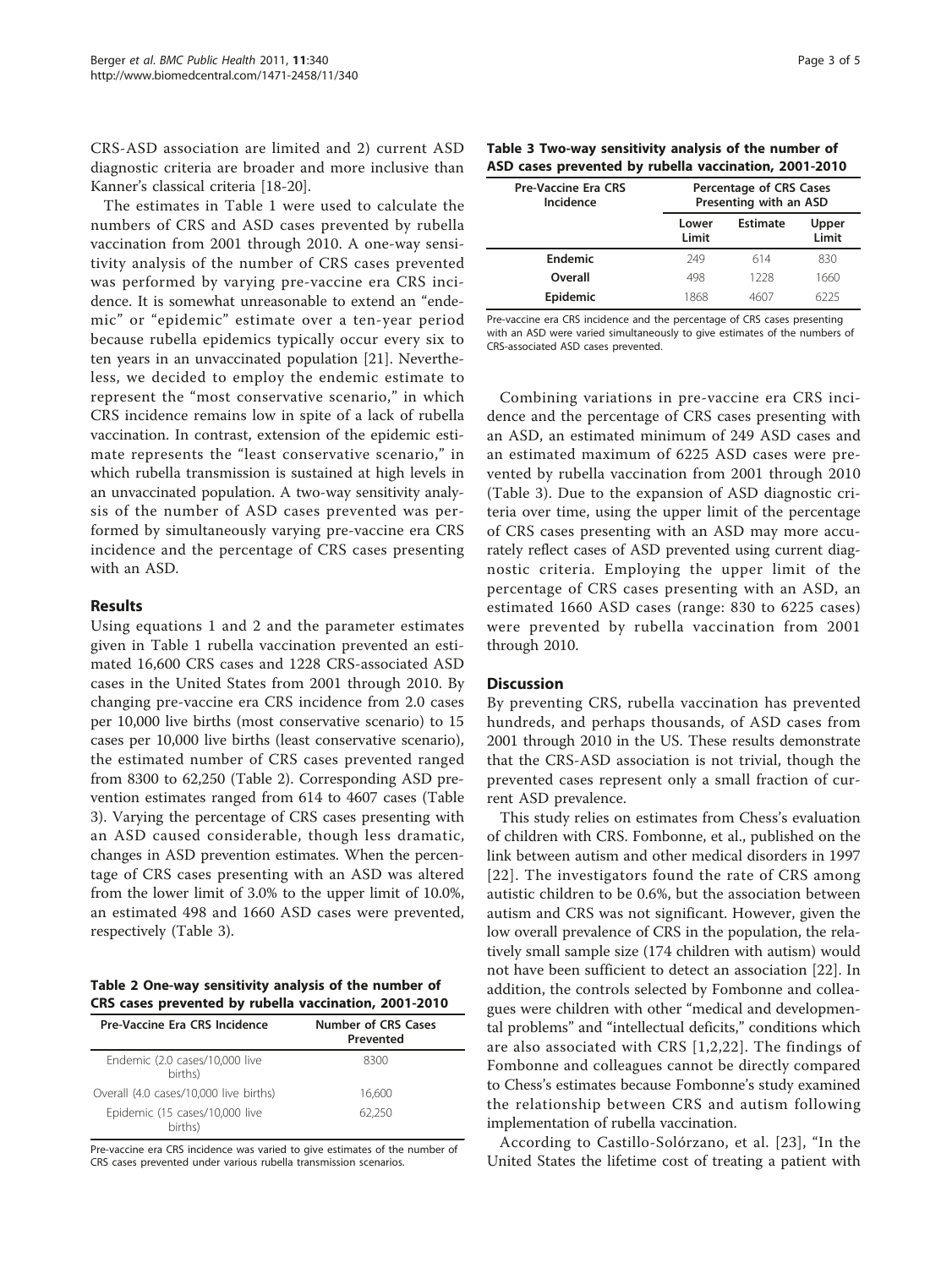<span id="page-3-0"></span>CRS is estimated at more than \$200,000." Using the CRS prevention estimates described in Results, rubella vaccination saved the US between \$1.7 billion and \$12.5 billion by preventing CRS from 2001 to 2010. These cost savings do not include the prevention of stress and emotional suffering for individuals with CRS and their families. Furthermore, since pre-vaccine era CRS incidence was based on the number of live births, these estimates do not account for stillbirths, miscarriages, or induced abortions related to CRS.

Our study is subject to a number of limitations. Because CRS and ASD prevention were estimated through mathematical modeling, the accuracy of prevention estimates is determined by the model parameters. Of the model parameters, estimates of vaccine era CRS incidence and the number of live births per year are based on recent data from reliable sources and, therefore, are expected to be accurate. Although data on these parameters were only available through 2008 and 2009, respectively, substantial changes in these parameters were not expected to occur before the end of the ten-year period (2001 to 2010).

Our results are limited in that we had to rely on the 1971 Chess study [[7\]](#page-4-0) for estimates of the percentage of CRS cases presenting with an ASD; no comparable data were available elsewhere. However, this limitation should lead to underestimation of ASD prevention, since ASD diagnostic criteria have expanded since the Chess study was conducted [[20\]](#page-4-0). With the expansion of Kanner's classical criteria, we expect that more children with CRS would be diagnosed with an ASD today. Additionally, we used data from other countries to estimate pre-vaccine era CRS incidence in the United States because specific data for the US were not available.

Among parents who choose not to have their children vaccinated, vaccine safety concerns are often cited as the reason for vaccine refusal [[24\]](#page-4-0). In a survey of pediatricians and family physicians in the United States in 2000, 69% of physicians perceived a "substantial increase" in parental concerns about vaccine safety [[25](#page-4-0)]. Regarding MMR vaccination, a prospective cohort study of children in the United Kingdom found that 74% of parents of unvaccinated children made a "conscious decision" not to have their children vaccinated with the combined MMR vaccine [[26](#page-4-0)]. Many of these parents claimed to be concerned about vaccine safety, including the potential association between the vaccine and autism. A smaller fraction cited "negative media attention" as a reason for their decision [[26\]](#page-4-0). In the US, where monovalent rubella vaccine is not available, MMR vaccination is the only means of rubella vaccination.

Despite claims that MMR vaccination causes autism, research does not support this association [[27](#page-4-0)-[30\]](#page-4-0). These claims are also ironic in light of our results, which demonstrate that MMR vaccination (through the rubella component of the vaccine) actually prevents cases of autism and other ASDs through the prevention of CRS. Although a disparity between public opinion and scientific fact is evident, physicians and other healthcare providers are in a prime position to address the issue.

## Conclusions

Our findings highlight the importance of rubella vaccination in prevention of CRS and resultant autism spectrum disorders. These findings should be incorporated into parental communication materials. Clinicians and public health professionals should continue to educate patients and the public about the benefits of rubella vaccination.

#### **Abbreviations**

CRS: congenital rubella syndrome; ASD: autism spectrum disorder; MMR: measles-mumps-rubella;

#### Acknowledgements

This study was partially funded through the Emory University Global Health Institute which had no role in the design and conduct of the study; management, analysis, and interpretation of the data; and preparation and submission of the final manuscript. No honorarium, grant, or other form of payment was given to anyone to produce this manuscript.

#### Author details

<sup>1</sup>Department of Epidemiology, Rollins School of Public Health, Emory University, 1518 Clifton Road NE, Room 7017 (CNR Building), Atlanta, Georgia 30322, USA. <sup>2</sup>Departments of Pediatrics and Internal Medicine, Duke University Medical Center, Durham, North Carolina, USA. <sup>3</sup>Hubert Department of Global Health, Rollins School of Public Health, Emory University, Atlanta, Georgia, USA. <sup>4</sup>Department of Pediatrics, Emory University School of Medicine, Atlanta, Georgia USA. <sup>5</sup>Emory Vaccine Center, Atlanta, Georgia, USA.

#### Authors' contributions

All authors participated in designing the study and drafting the manuscript. BEB conducted the study with guidance and coordination from SBO. AMNB and SBO conceived of the study. All authors read and approved the final manuscript.

#### Competing interests

The authors declare that they have no competing interests.

Received: 31 October 2010 Accepted: 19 May 2011 Published: 19 May 2011

#### References

- 1. Cooper L, Krugman S: [Clinical manifestations of postnatal and congenital](http://www.ncbi.nlm.nih.gov/pubmed/4164540?dopt=Abstract) [rubella.](http://www.ncbi.nlm.nih.gov/pubmed/4164540?dopt=Abstract) Arch Ophthalmol 1967, 77(4):434-439.
- 2. Miller E, Cradock-Watson J, Pollock T: [Consequences of confirmed](http://www.ncbi.nlm.nih.gov/pubmed/6126663?dopt=Abstract) [maternal rubella at successive stages of pregnancy.](http://www.ncbi.nlm.nih.gov/pubmed/6126663?dopt=Abstract) Lancet 1982, 2(8302):781-784.
- 3. Sever J, Nelson K, Gilkeson M: [Rubella epidemic, 1964: effect on 6,000](http://www.ncbi.nlm.nih.gov/pubmed/4158019?dopt=Abstract) [pregnancies.](http://www.ncbi.nlm.nih.gov/pubmed/4158019?dopt=Abstract) Am J Dis Child 1965, 110(4):395-407.
- 4. Lindquist J, Plotkin S, Shaw L, Gilden R, Williams M: [Congenital rubella](http://www.ncbi.nlm.nih.gov/pubmed/5892115?dopt=Abstract) [syndrome as a systemic infection. Studies of affected infants born in](http://www.ncbi.nlm.nih.gov/pubmed/5892115?dopt=Abstract) [Philadelphia, U.S.A.](http://www.ncbi.nlm.nih.gov/pubmed/5892115?dopt=Abstract) Br Med J 1965, 2(5475):1401-1406.
- 5. Rubella. In Epidemiology and Prevention of Vaccine-Preventable Diseases.. 11 edition. Edited by: Atkinson W, Wolfe S, Hamborsky J, McIntyre L. Washington, D.C.: Public Health Foundation; 2009:157-176.